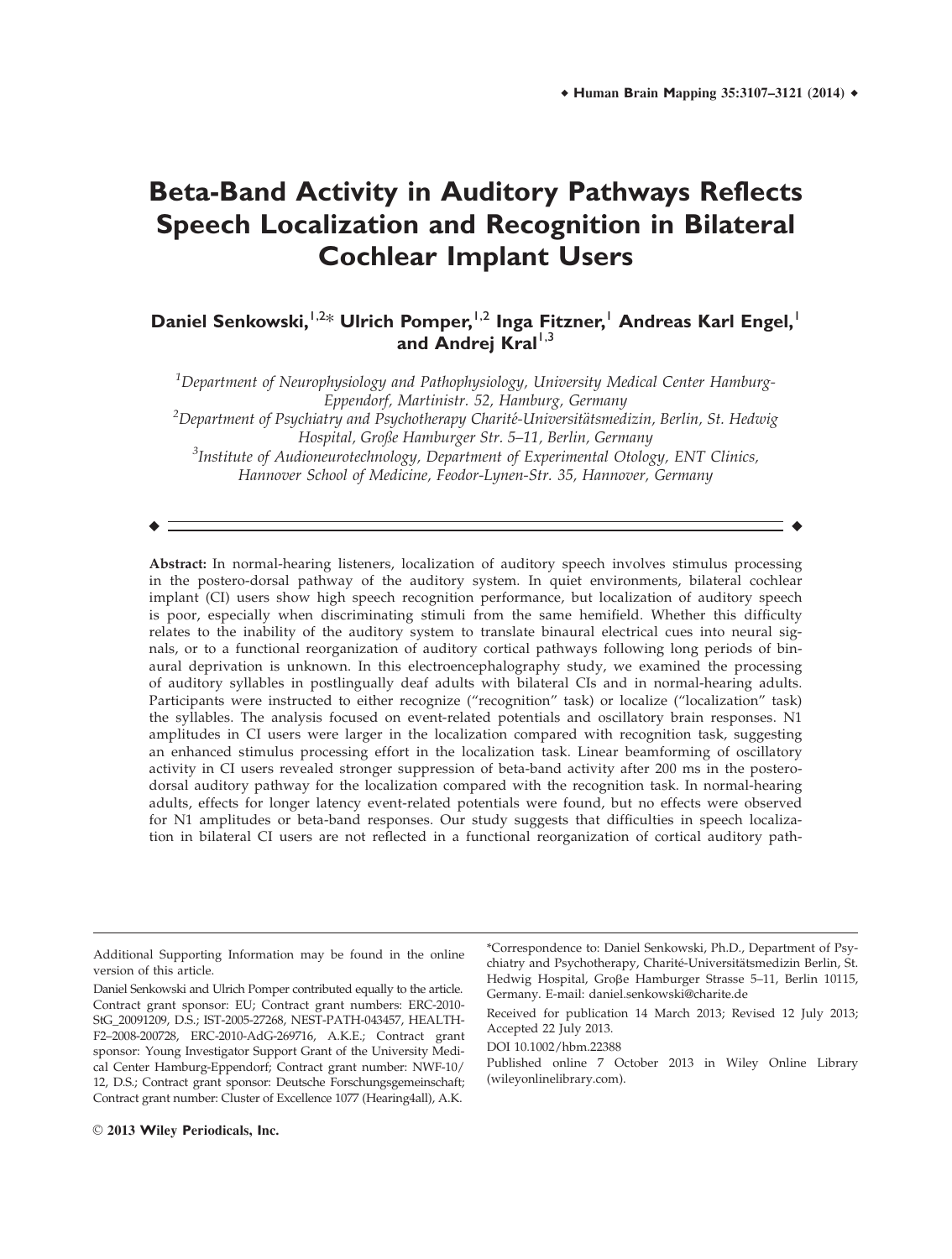ways. New signal processing strategies of cochlear devices preserving unambiguous binaural cues may improve auditory localization performance in bilateral CI users. Hum Brain Mapp 35:3107-3121, 2014. © 2013 Wiley Periodicals, Inc.

r r

Key words: deafness; oscillatory activity; EEG; cortical plasticity; beta-band responses

## **INTRODUCTION**

Cochlear implants (CIs) are among the most successful neuroprosthetic devices and remarkable brain plasticity after cochlear implantation has been shown both in humans, using non-invasive electroencephalography [EEG; Doucet et al., 2006, Sandmann et al., 2009], as well as in animals, using invasive recording techniques [Kral and Sharma, 2012]. To utilize the advantages of binaural over monaural hearing, like improved speech perception and better sound localization [Blauert 1996; Hawley et al., 2004], an increasing number of CI candidates nowadays receive bilateral implants. Although bilateral CI users perform well in speech localization tasks when interaural level differences are high, they perform poorly when relying on interaural time differences (ITDs), e.g., when localizing speech from the same hemifield [van Hoesel and Tyler, 2003, Litovsky et al., 2009]. The primary reason for this difficulty may be the artificial electrical stimulation by the CIs, which distorts ITD cues when translated into neural activity [Hancock et al., 2012; Smith and Delgutte 2007]. In this case, despite reduced behavioral performance, cortical auditory stimulus processing would be expected to be largely intact. However, it is also possible that the difficulties in sound localization mainly relate to a degeneration of the auditory nerve and brainstem nuclei, following long periods of binaural deprivation [Tillein et al., 2010; Hancock et al., 2010]. This degeneration would lead to a functional reorganization of cortical processes, especially in the spatial auditory pathway. Similarly, a recent study has shown short-latency responses in the auditory cortex of CI users after visual stimulation [Sandmann et al., 2012], indicative for a deafness-induced cortical reorganization. To date, it is unknown how bilateral CI users process auditory speech with small ITDs at the cortical level.

In normal-hearing subjects, sound localization and sound recognition occurs in parallel through distinct cortical pathways [Ahveninen et al., 2006; Alain et al., 2001; Arnott et al., 2004; Tian et al., 2001]. The sound recognition pathway encompasses an anterior-ventral processing stream [Binder et al., 2000], whereas the sound localization pathway encompasses a postero-dorsal route [Brunetti et al., 2005, 2008]. The two pathways are highly interconnected [Kaas and Hackett 2000; Rauschecker and Scott 2009], allowing for an efficient processing of the different features of auditory stimuli in these pathways. To examine the neural mechanisms underlying sound recognition and

sound localization, one can manipulate the task, i.e., recognize vs. localize stimuli respectively, while keeping the stimulation protocol constant. Using such an approach, human EEG [De Santis et al., 2007; Leavitt et al., 2010] and magnetoencephalography [MEG; Ahveninen et al., 2006; Herrmann et al., 2002] studies examining event-related potentials (ERPs) have shown distinct activation patterns between recognition and localization of auditory stimuli, beginning around 100–200 ms after stimulus presentation. Furthermore, there is a relationship between oscillatory responses, in particular in the beta-band (13–30 Hz) and gamma-band (>30 Hz), and the recognition and localization of auditory stimuli [Kaiser et al., 2002a,b]. The involvement of beta-band activity (BBA), which has often been related to motor processing [Neuper et al., 2006], fits with a recently proposed role of the postero-dorsal auditory pathway in sensorimotor control and integration [Rauschecker, 2011].

In this study, we investigated the spatio-temporal dynamics of auditory speech localization in postlingually deaf adults with bilateral CIs and normal-hearing adults. We performed high-density EEG recordings and applied linear beamforming to source localize oscillatory responses in auditory pathways. In both groups, we found differences in ERPs between the localization and recognition tasks, demonstrating a task dependent processing of auditory stimuli. Moreover, in the localization task, we found stronger suppression of BBA in the postero-dorsal auditory pathway in bilateral CI users, demonstrating, for the first time, intact cortical processing of spatial auditory information with small ITDs in this group.

## **MATERIALS AND METHODS**

## **Participants**

Seventeen right-handed postlingually deaf adults with bilateral CIs and 12 normal-hearing adults participated in the study. Due to extensive eye movement and motor artifacts in the EEG data, two CI users were excluded from further analysis. Three additional CI users were excluded due to poor performance in the localization task (performance  $< 62.5\%$  in half of the blocks). The remaining 12 CI users (nine female, age  $50.75 \pm 6.27$  years) and normalhearing adults (nine female, age  $45.67 \pm 13.95$  years) were included in the data analysis. Table 1 provides further details about the CI users. All participants had normal or corrected-to-normal vision and provided written informed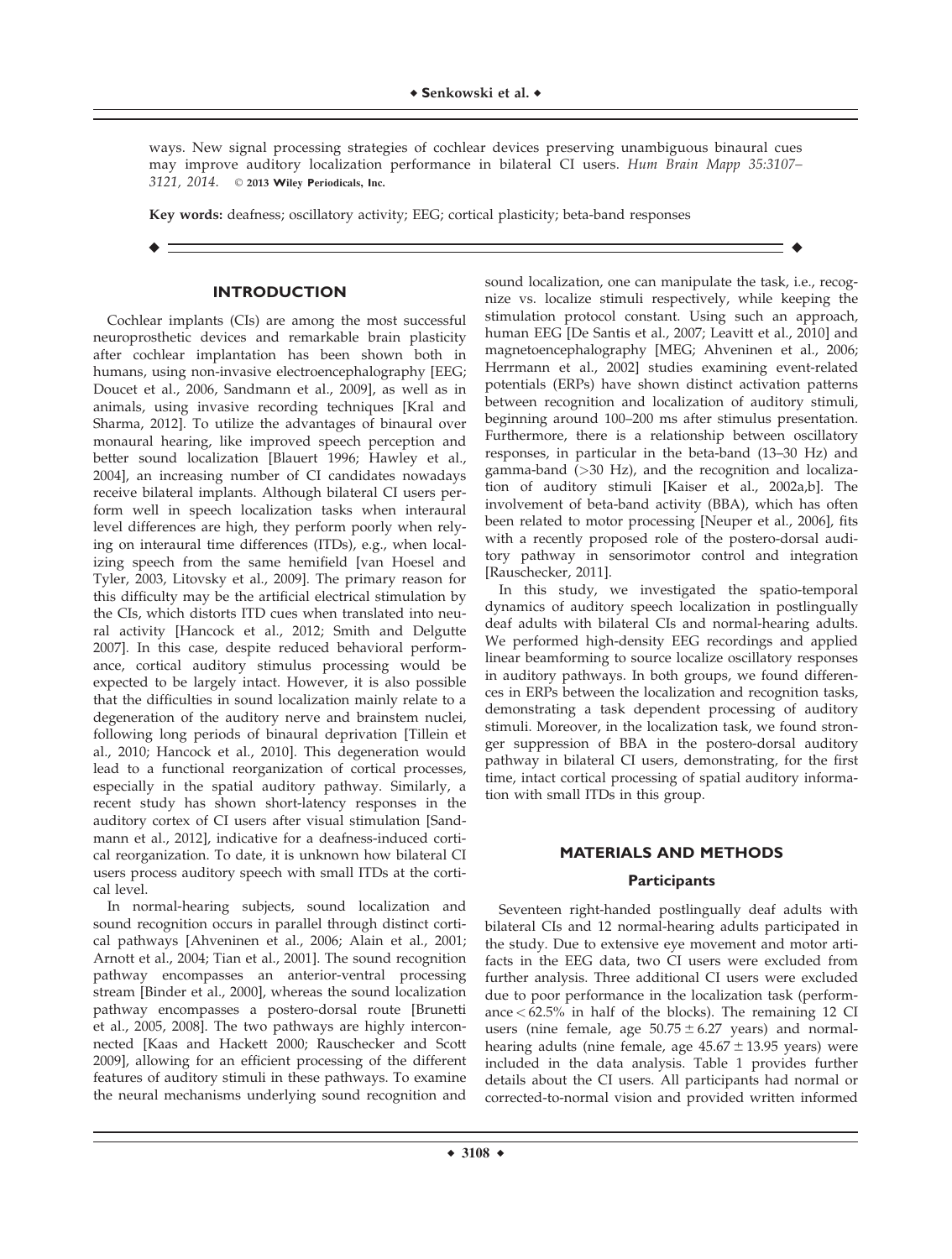| Gender | Age | Cl processor<br>(left)        | Cl processor<br>(right)     | Aetiology                     | Age at<br>onset of<br>deafness<br>(years) | Duration of<br>deafness<br>(left ear) | Cl use<br>(left ear) | Duration of<br>deafness<br>(right ear) | Cl use<br>(right ear) |
|--------|-----|-------------------------------|-----------------------------|-------------------------------|-------------------------------------------|---------------------------------------|----------------------|----------------------------------------|-----------------------|
| Female | 58  | Med-EL<br>Tempo               | Med-EL Opus 2               | Slowly<br>progressing         | 6                                         | 46                                    | 6                    | 51                                     | $\mathbf{1}$          |
| Female | 47  | Med-EL<br>Tempo +             | Med-EL Opus                 | Unkown                        | 29                                        | 5                                     | 13                   | 14                                     | 4                     |
| Female | 55  | Med-EL<br>Symphonix           | Med-EL<br>Symphonix         | Slowly<br>progressing         | 35                                        | 13                                    | 7                    | 18                                     | $\overline{2}$        |
| Female | 54  | Med-EL<br>Combi 40+           | Med-EL Opus 2               | Traumatic<br>brain injury     | 47                                        | 1                                     | 6                    | 4                                      | 3                     |
| Female | 43  | Med-EI<br>Opus 2              | Med-EL Opus 2               | Meningitis                    | 3                                         | 33                                    | 8                    | 34                                     | 7                     |
| Male   | 61  | Med-EI<br>Tempo +             | Med-EL Opus2                | Meningitis                    | 7                                         | 40                                    | 14                   | 46                                     | 8                     |
| Male   | 45  | Med-EL<br>Opus 2              | Med-EL<br>Tempo +           | Brain injury &<br>antibiotics | 36                                        | $\theta$                              | 9                    | 3                                      | 6                     |
| Female | 46  | Med-EL<br>Opus 2              | Med-EL Opus 2               | Unkown                        | 36                                        | 7                                     | 3                    | 6                                      | 4                     |
| Male   | 43  | Med-EL<br>Tempo<br>$+/Opus 2$ | Med-EL Tempo<br>$+$ /Opus 2 | Meningitis                    | 5                                         | 32                                    | 7                    | 28                                     | 11                    |
| Female | 49  | Med-EL<br>Tempo+              | Med-EL<br>Tempo +           | Acute<br>hearing loss         | left: 34:<br>right: 36                    | $\mathbf{1}$                          | 15                   | $\overline{0}$                         | 14                    |
| Female | 50  | Med-EL<br>Pulsar              | Med-EL Pulsar               | Unkown                        | 3                                         | 45                                    | 3                    | 44                                     | 4                     |
| Female | 58  | Med-EL<br>Opus 2              | Med-EL<br>Combi 40          | Traumatic<br>brain injury     | 12                                        | 40                                    | 6                    | 31                                     | 15                    |

**TABLE 1. Demographic information of CI users**

consent. The study was conducted in accordance with the Declaration of Helsinki and was approved by the review board of the local ethics commission. Participants were reimbursed for participation.

## **Procedure and Stimuli**

Participants were presented with a continuous stream of auditory syllables (/ga/ or /ta/). Each syllable had a duration of 300 ms and was presented at 65 dB SPL at angles of eccentricity of  $10^{\circ}$  or  $50^{\circ}$  from two speakers (Bose Companion $\mathcal{D}$  2) in the right hemispace (Fig. 1A). The reasons why we presented stimuli from the right side were twofold. First, the key goal of our study was to examine the neural signatures of auditory speech localization in bilateral CI users. Thus, by presenting stimuli from the right hemispace, we were able to induce stronger responses in the speech dominant left hemisphere. Second, due to time constrains (the experiment lasted 3–4 hours, including preparation of the EEG cap and practicing of the tasks), we were only able to present stimuli to one hemispace. The speakers were located at the height of the participant's ears and were hidden behind a sound permeable cloth to avoid visual cues that could improve sound localization performance. A fixed 700 ms interval, after which

pink noise was presented for 100 ms at 65 dB SPL, followed the offset of each syllable. Participants were instructed to press a button with their left or right index finger after the noise sound to indicate either which syllable was presented (i.e. "recognition" task) or from which location the syllable was presented (i.e. "localization" task). An interval between 1,700 and 2,100 ms (mean 1,900 ms) followed the offset of the pink noise before the onset of the next trial (Fig. 1B). The two tasks were conducted block-wise and alternated after every second block. In total, 24 blocks (12 recognition and 12 localization blocks) were presented, each comprising 40 trials. Blocks in which the behavioral performance was significantly below chance level in a binominal test (i.e., below 62.5%) were repeated at the end of the experiment. This criterion led to a presentation of additional 19 localization blocks in six CI users (range of additional blocks: 2–4). Only blocks in which the performance was significantly above chance level were included in the analysis. The syllables were presented equally often from both locations in randomized order. Importantly, the physical stimulation was identical in both tasks. Throughout the experimental blocks, participants were instructed to look at a central fixation cross on a computer screen and were monitored using a surveillance camera. Behavioral performance, defined as the hit rate, was statistically examined in an ANOVA with the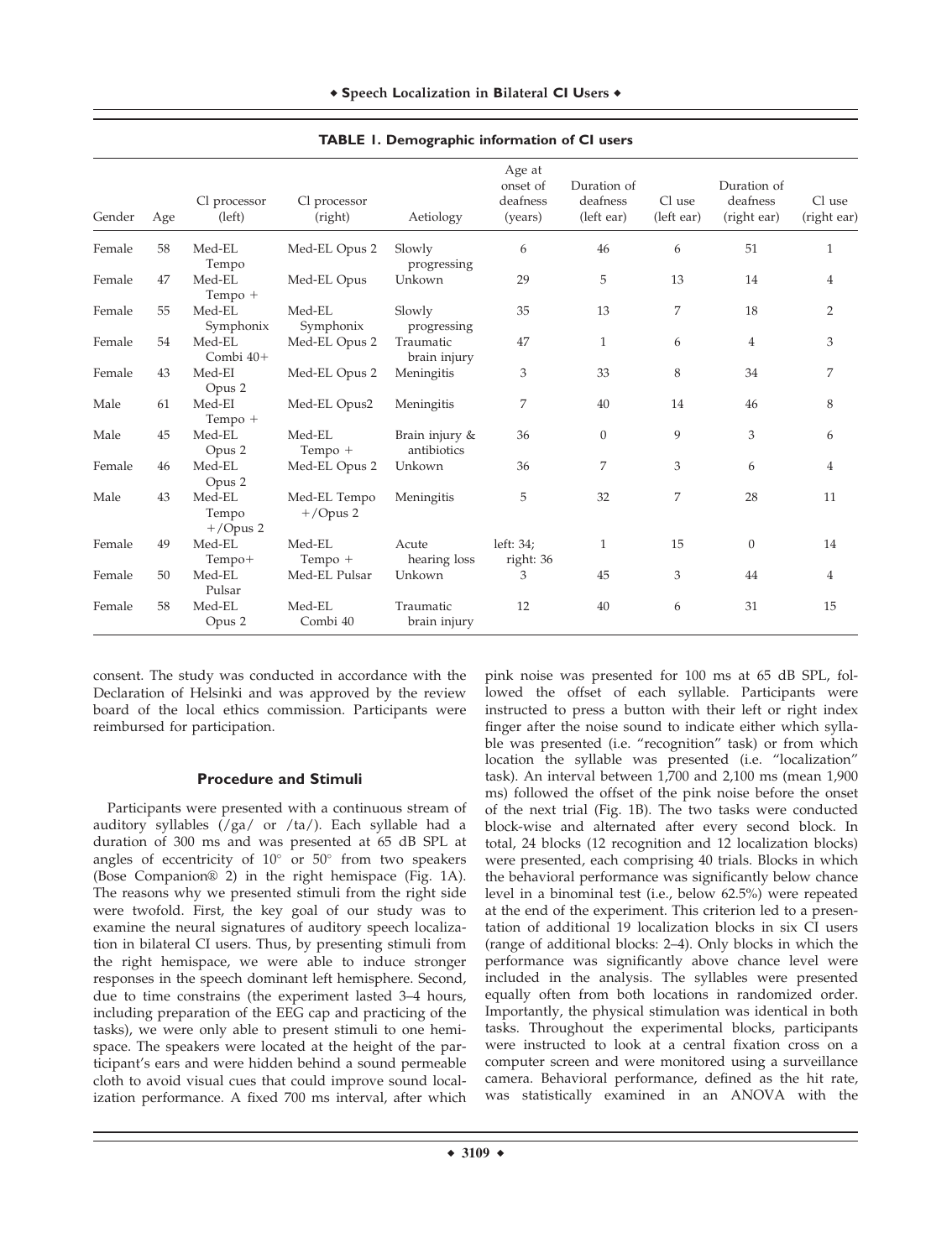

## **Figure 1.**

Experimental setup. (**A**) Illustration of a trial in which the syllable /ta/ was presented at  $50^{\circ}$  from the right hemifield. Participants were instructed to look at a central fixation cross. Speakers were located at the height of the participant's ears and were hidden behind a sound permeable cloth (not shown on the figure) to avoid visual cues that could improve sound localization performance. (**B**) Timing of a single trial. Syllables with a duration of 300 ms were followed by a 700 ms delay period without stimulation. After the delay period, pink noise was presented for 100 ms, after which participants pressed a button with their left or right index finger to indicate either which syllable was presented (i.e., "recognition" task) or from which location the syllable was presented (i.e., "localization" task).

between-subject factor Group (CI users vs. controls) and the within-subject factor task (recognition vs. localization).

In addition to the blocks in which participants processed stimuli binaurally, the behavioral performance was also monitored under monaural hearing. This was done to explore whether the task performances increased under binaural compared with monaural hearing. Before the main experiment, CI users switched off their right or their left CI device and had a short conversation with the experimenter to familiarize themselves with monaural hearing. In normal-hearing adults, earplugs were plugged into one ear (left or right) to resemble monaural hearing. For each participant (CI users and controls), two blocks per task were conducted under monaural-left and monaural-right hearing conditions. The behavioral performance in the monaural hearing condition was compared with the behavioral performance in the first two blocks of the binaural main experiment using a repeated measures ANOVA with the between-subject factor Group (CI users vs. controls), and the within-subject factors Hearing (mon-

aural vs. binaural) and Task (recognition vs. localization). In addition, potential hearing differences between the left and right ear were examined by an ANOVA with the factors side (left vs. right), task (recognition vs. localization), and group (CI users vs. controls).

## **EEG Recordings and Data Pre-processing**

High-density EEG recordings were acquired from up to 126 scalp electrodes mounted into an elastic cap (Falk Minow Services, Herrsching, Germany) and two additional electrooculogram electrodes to monitor horizontal and vertical eye movements. To protect CI devices, electrodes that were placed above or close to the devices were not filled with electrode gel and therefore not recorded (mean  $= 11$ ) channels, range  $= 6-14$ ). For the scalp level analysis of ERPs, only those electrodes that were recorded in all participants (CI users and controls), were used (101 electrodes). This was done because the performed analyses, like running t-tests, require the same number of electrodes across participants. For the source reconstruction of oscillatory responses, all electrodes recorded in CI users were included. This was done to increase the accuracy of the beamforming algorithm. In addition, each participant from the control group was matched with one CI user, considering the best match in gender and age. To assure that differences in the number of electrodes between CI users and controls do not account for differences in findings, only those electrodes that were recorded in the CI users were used for the beamforming analysis in the matching controls.

EEG data were recorded with a passband of 0.016–250 Hz and digitized at a sampling rate of 1,000 Hz. An electrode that was placed on the tip of the nose served as reference. Data analysis was performed in Matlab (MathWorks, Natick, MA) and the Matlab-toolboxes EEGLAB [Delorme and Makeig, 2004; [http://www.sccn.](http://www.sccn.ucsd.edu/eeglab) [ucsd.edu/eeglab](http://www.sccn.ucsd.edu/eeglab)] and Fieldtrip [Oostenveld et al., 2011; [http://www.ru.nl/fcdonders/fieldtrip\]](http://www.ru.nl/fcdonders/fieldtrip). Off-line pre-processing of data was done by interpolating channels that contained continuous artifacts throughout the recording (CI users: mean = 3.9 channels, range  $0-7$ ; normal-hearing controls: mean  $= 3.3$ , range 0–5), re-referencing to common average, 0.3–125 Hz bandpass filtering, and downsampling to 500 Hz. For artifact removal, epochs containing nonstereotyped artifacts (e.g., cable movement, swallowing) were manually removed. Furthermore, extended infomax independent component analysis (ICA) was applied. During the analysis of oscillatory responses, we observed that the removal of CI artifacts was more effective when ICA was conducted on epoched data and applied separately on low-pass and high-pass filtered data. Therefore, each dataset was split into a 35 Hz low-pass and a 25 Hz high-pass filtered dataset and epoched between  $-500$  to 800 ms. Then, ICA was performed separately for low- and highpass filtered data. The separate ICA-based removal of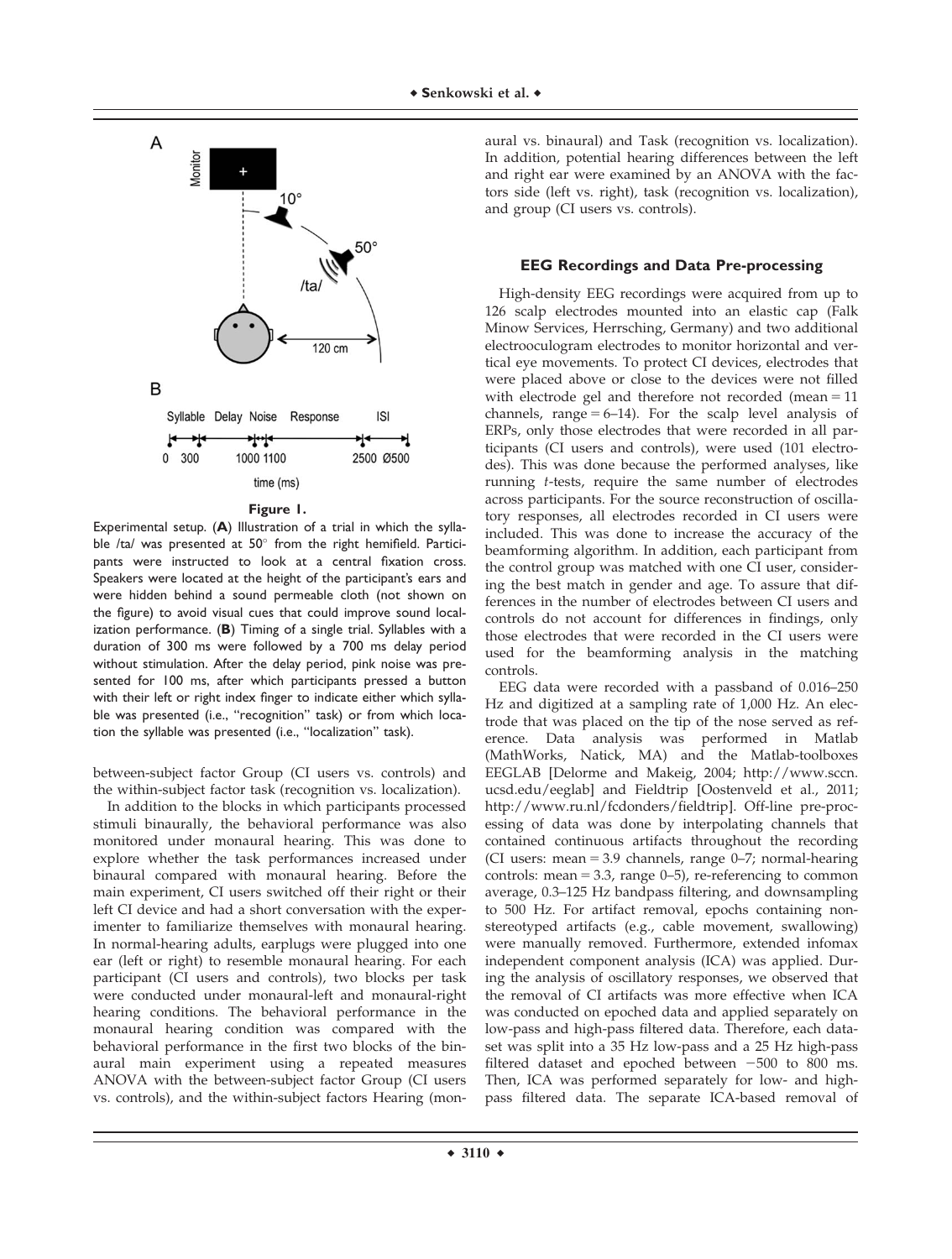artifacts in low- and high-pass filtered data has been recently shown to be efficient in healthy participants [Hipp et al., 2011]. While oscillatory responses were analyzed separately for low- and high-pass filtered data, only 35 Hz low-pass filtered data were used for the analysis of ERPs. Independent components representing artifacts such as eye blinks, horizontal eye movements, electrocardiographic activity, or artifacts by the implants, were removed from the EEG data by back-projecting all but these components. Previous studies have shown that ICA can be effectively used to remove CI artifacts [Debener et al., 2008; Sandmann et al., 2009; Viola et al., 2009, 2011]. Finally, all trials that still exceeded a threshold of 100  $\mu$ V were rejected automatically. Error trials were excluded from the analysis.

## **Analysis of Event-Related Potentials**

A baseline from  $-150$  to  $-50$  ms before the onset of auditory syllables was subtracted from each epoch. The analysis of ERPs consisted of three levels. In the first level of analysis, time windows with the largest difference between recognition and localization tasks were determined by calculating point-wise running t-tests between the two tasks. To account for alpha error accumulation due to multiple testing, a significant difference between the two tasks was defined as at least 20 ms of continuous data (i.e., 10 consecutive sample points) meeting an alpha criterion of 0.05 [Guthrie and Buchwald, 1991]. Based on this procedure, a short-latency (100–150 ms), mid-latency (250–300 ms), and long-latency time-window (450–600 ms) were selected for the analysis. In line with the literature [Friedrich et al., 2006; Sanders and Neville 2003; Schepers et al., 2013], and in agreement with the topography of the ERPs, different regions of interest (ROIs) were selected for the three time windows: a fronto-central (13 electrodes, short-latency window), an occipital (17 electrodes, midlatency window), and a medio-central (20 electrodes, longlatency window) ROI. In the second level of analysis, twoway repeated measures ANOVAs were computed for the selected time intervals and ROIs that included the withinsubjects factor Task (recognition vs. localization) and the between-subject factor Group (CI users vs. controls). Significant interactions were followed up by separate ANOVAs and linear mixed model (LMM) analyses for CI users and control participants. The LMM analysis was conducted to investigate whether findings in the follow-up ANOVAs relate to differences in difficulty between the two tasks. The LMM analyses included the within-subject factor Task (recognition vs. localization) and the covariate Hit rate (hit rates in the recognition and localization tasks).

#### **Analysis of Oscillatory Responses**

Time-frequency (TF) transformations were computed using fast Fourier transforms (FFTs) on Hanning-tapered

time-windows for low frequency activities (i.e., 2–30 Hz). For the TF transformation of high frequency activities (i.e., 30–120 Hz) the multitaper method was used [Mitra and Pesaran, 1999]. For the analysis of low frequency and high frequency activities, fixed time windows ( $\Delta T = 267$  ms and  $\Delta T = 150$  ms) and fixed spectral smoothing ( $\Delta f = \pm 5$  Hz and  $\Delta f = \pm 10$  Hz, respectively) were applied on singletrial data. To reveal amplitude normalized signal changes of total power in the poststimulus interval, the average power in the baseline interval  $(-300$  to  $-100$  ms before stimulus onset) was first subtracted and the resulting difference was divided by the baseline interval activity for each frequency as follows:  $Pow(t, f)_{normalized} = 100 \times$  $(Pow(t, f)_{\text{poststimulus}} - Pow(f)_{\text{baseline}})/Pow(f)_{\text{baseline}}.$ 

The statistical analysis of BBA in source space focused on oscillatory responses from 13 to 22 Hz, for a 343 ms time interval (i.e., six cycles at 17.5 Hz), ranging from 28 to 371 ms after stimulus onset. The statistical analysis of source gamma-band activity (GBA) was performed for data from 70–90 Hz, for a 375 ms time window (i.e., 30 cycles at 80 Hz), ranging from 12 to 387 ms after stimulus onset. These TF windows were selected for three reasons. First, BBA and GBA response patterns to auditory stimuli have been previously reported at this latency [Gurtubay et al., 2004; Kaiser et al., 2002a]. Second, during the data analysis we observed that the CI offset artifact in some participants substantially contaminated longer latency activities (>400 ms). Since the removal of ICA components focused primarily on CI onset artifacts, we cannot assure that longer latency offset artifacts were completely eliminated. Finally, the time windows centered at 200 ms fit with the onset of BBA suppression in this study. Due to temporal smearing during the TF transformation, BBA is observed at much shorter latency, especially in CI users (see Results section). Note that the GBA in this study was relatively low in amplitude.

For the analysis of oscillatory responses in source space, a linear beamforming approach was used [Gross et al., 2001; Van Veen et al., 1997). This method applies an adaptive spatial filter that passes activity from one specific location of interest with unit gain, while suppressing activity from other locations. Since linear beamforming is based on the calculation of the cross-spectral density (CSD) matrix over trials, this approach is particularly suitable for the analysis of total power in the human EEG [Schneider et al., 2008, 2011] and MEG [Senkowski et al., 2011; Siegel et al., 2008]. For the source reconstructions, an anatomically realistic three-shell volume conduction model from a Montreal Neurological Institute (MNI; [http://www.](http://www.mni.mcgill.ca) [mni.mcgill.ca\)](http://www.mni.mcgill.ca) brain template was used. The leadfield matrix was calculated using the boundary element method for each grid point in the brain on a regular 7-mm grid. MNI coordinates were then converted to Talairach coordinates using an algorithm by Lancaster et al. (2007). The source activity at each grid point was estimated by constructing a spatial filter using the leadfield at this point and the CSD matrix. To maximize the sensitivity of the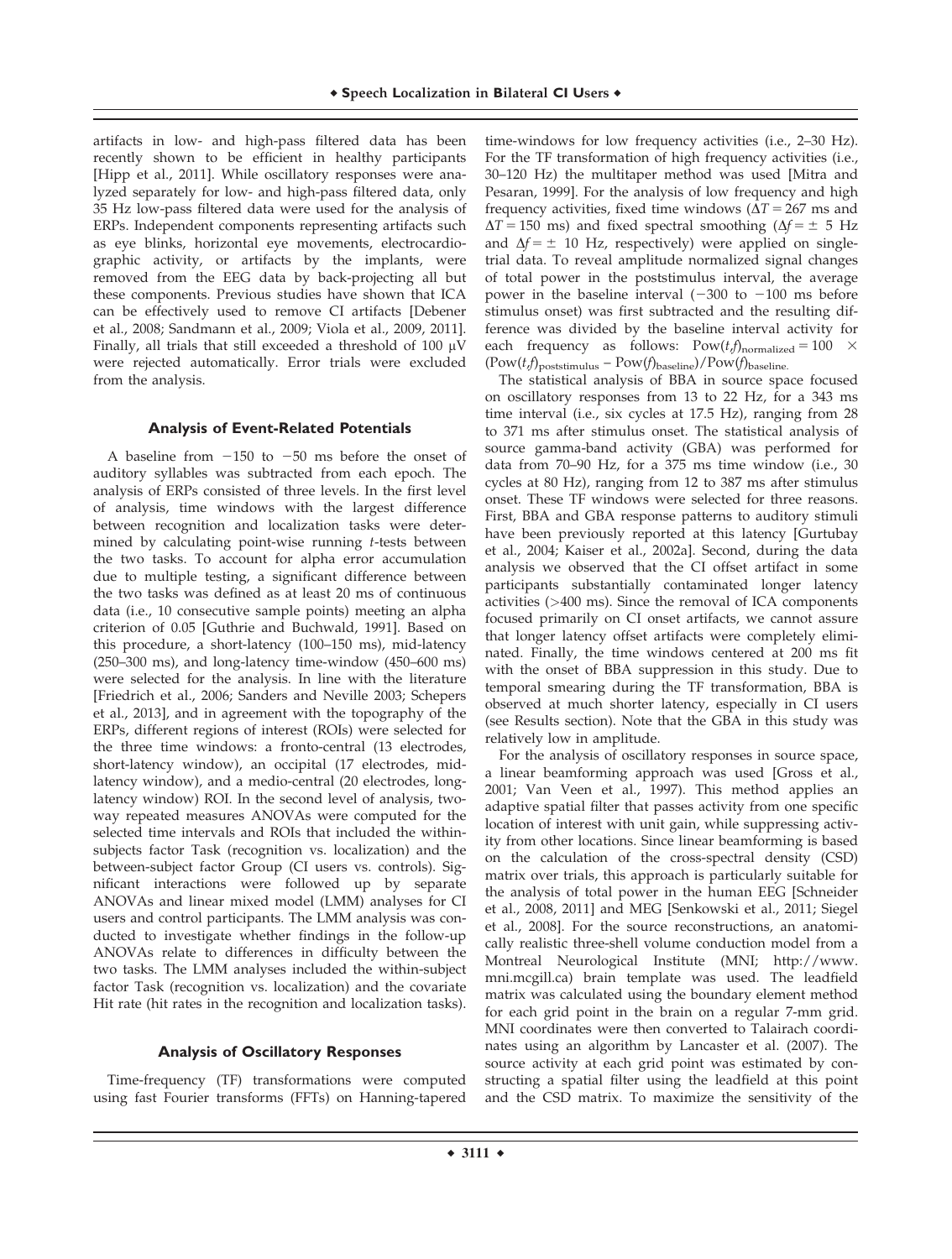beamformer to focal sources, we did not apply regularization [Capilla et al., 2013]. For each participant and task, the CSD matrix was calculated between the scalp EEG channels, and separately for a baseline window (centered at  $-200$  ms) and a poststimulus window (centered at 200 ms). Frequencies of 13–22 Hz (centered at 17.5 Hz) and 70–90 Hz (centered at 80 Hz) were used for the beamforming analysis of BBA and GBA, respectively.

Spatial filters for the beamforming analysis were computed separately for CI users and normal-hearing adults based on pooled trials across recognition and localization tasks. The use of a common filter for the recognition and localization tasks ensures that differences in source space activity can be ascribed to power differences in the different tasks and not to differences between filters. Single trials were then projected through the common filter and averaged in source space separately for each task. The statistical analysis of oscillatory responses consisted of two levels. In the first level of the analysis, which served to define ROIs in source space, cluster-based permutation tests [Maris and Oostenveld, 2007] that contrast the recognition and the localization tasks were conducted for the selected TF windows, for the two groups separately. For those regions (i.e., connected significant nodes) that showed significant differences in either group and/or TF window, two-way repeated measures ANOVAs were performed in the second level of analysis. Specifically, the mean power over all voxels within a cluster ROI served as dependent variable, the factor Group (CI users vs. controls) as between-subject factor, and the factor Task (recognition vs. localization) as within-subjects variable. Significant interactions between Group  $\times$  Task were followed up by ANOVAs and LMM analyses for CI users and control participants. The LMM analysis included the within-subject factor Task (recognition vs. localization) and the covariate Hit rates (hit rates in the recognition and localization tasks).

#### **RESULTS**

#### **Behavioral Data**

The ANOVA for the hit rate in the binaural hearing condition using the factors Group (CI users vs. controls) and Task (recognition vs. localization) revealed a significant main effect of Group  $(F_{1,22} = 47.06, P < 0.001)$  and Task  $(F_{1,22} = 51.77, P < 0.001)$ , as well as a significant interaction between these factors ( $F_{1,22} = 42.03$ ,  $P < 0.001$ ). The hit rate was higher for controls (98.4%) compared with CI users (87.4%) and higher in the recognition (98.8%) compared with the localization (87.0%) task. Due to the significant Group  $\times$  Task interaction, follow-up ANOVAs were conducted separately for the two groups using the factor Task. A significant effect was found for CI users  $(F_{1,11} = 54.56, P < 0.001)$ , indicating a significant better performance in the recognition (98.6%) than in the localization task (76.1%). This finding replicates previous reports showing that bilateral CI users have difficulties with the spatial discrimination of stimuli from the same hemifield. No significant effect was found for the control group  $(F_{1,11} = 0.89, P < 0.366).$ 

Next, it was explored whether the behavioral performance differed between monaural and binaural hearing conditions. The ANOVA with the between-subject factor Group, and the within-subject factors Hearing (monaural vs. binaural) and Task revealed significant main effects of Group  $(F_{1,22} = 106.11, P < 0.001)$ , Task  $(F_{1,22} = 43.13,$  $P < 0.001$ ), and Hearing ( $F_{1,22} = 24.41$ ,  $P < 0.001$ ). The hit rate was higher for controls (98.2%) compared with CI users (81.8%), higher in the recognition (96.8%) compared with the localization (83.1%) task, and higher in the binaural (92.9%) compared with the monaural (87.1%) condition. In addition, significant interactions were found between the factors Group and Task  $(F_{1,22} = 48.57, P < 0.001)$  and between the factors Group and Hearing  $(F_{1,22} = 14.80)$ ,  $P < 0.001$ ). Follow-up ANOVAs were calculated separately for the two groups using Task and Hearing as factors. For CI users, this ANOVA revealed a significant main effect of Task ( $F_{1,11}$  = 48.99, P < 0.001) as well as a significant main effect of Hearing  $(F_{1,11} = 24.60, P < 0.001)$ . Hit rates were higher for the recognition (98.5%) compared with the localization (75.2%) task, and higher for the binaural (86.9%) compared with the monaural (76.7%) condition. No significant effects were found for the normal-hearing controls  $(P$ -values  $> 0.26$ ). Taken together, these results demonstrate that processing of inputs through the second CI significantly contributes to the localization performance and shows, as expected, that normal-hearing participants can localize sound better than CI users, monaurally as well as binaurally. To test for potential hearing differences between the left and right ear, an additional ANOVA with the factors Side (left vs. right monaural), Task (recognition vs. localization) and Group (CI users vs. controls) was conducted with the hit rate as dependent measure. The ANOVA did not reveal any significant main effects or interactions including the factor Side, indicating no performance differences between monaural left vs. monaural right hearing.

To further examine the possible influence of experience with the implant on behavioral performance in CI users, two-sided Pearson correlation coefficients for time that had passed since implantation of the second device and behavioral performance (i.e., hit rates in recognition minus localization tasks), and for time that had passed between implantation of the first and second device, and behavioral performance, were computed. Both analyses did not reveal significant results ( $P$ -values  $> 0.35$ ). Thus, the duration of experience with the second CI did not affect the results significantly.

#### **Event-Related Potentials**

The ERP traces show a typical N1/P2 complex, starting around 100 ms, with larger amplitudes for the control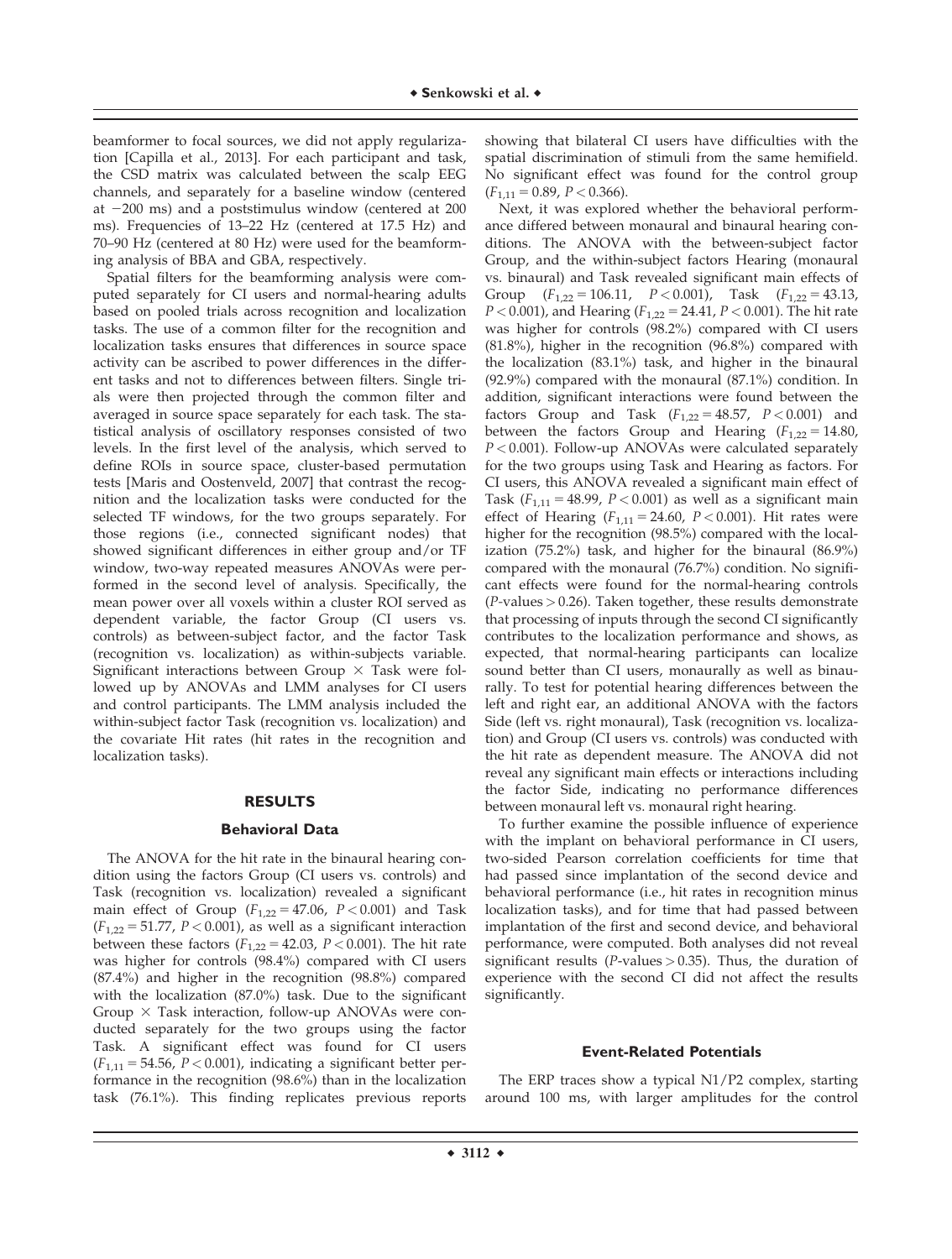



ERP traces and running *t*-tests between the speech localization and recognition task. (**A**) Grand average ERP traces across a frontocentral (upper panel) and a medio-central (lower panel) region of interest for the localization (blue trace) and the recognition (red trace) tasks of CI users and control participants. The ROIs are illus-

group compared with CI users (Fig. 2A). Point-wise running t-tests (corrected for multiple comparison, as described above) indicate three time windows in which differences between the two tasks may be obtained (Fig. 2B). There were ERP differences between tasks at short-latency (100–150 ms) and at mid-latency (250–300 ms) for CI users (Fig. 2B). For the control group, differences between conditions were most prominent at longer latency (450–600 ms). As described above, a fronto-central, an occipital and a medio-central ROI were selected for the short-, mid-, and long-latency time-windows, respectively.

The ANOVA for the short-latency window, using the factors Group (CI users vs. controls) and Task (recognition vs. localization), revealed a significant main effect of Task

trated in the topography plots on the right. (**B**) Point-wise running *t*-tests between conditions for CI users (left panel) and control participants (right panel) for all electrodes [sorted from anterior to posterior for left (upper part) and right side and midline electrodes (lower part)].  $Ant. =$  Anterior, Post.  $=$  Posterior

 $(F_{1,22} = 12.97, P < 0.002)$ , due to larger negative amplitudes in the localization compared with the recognition task (Fig. 3). Moreover, a significant interaction between Group x Task was found  $(F_{1,22} = 4.47, P < 0.046)$ . The follow-up ANOVA for CI users revealed a significant main effect of condition  $(F_{1,11} = 14,29, P < 0.003)$ , due to more negative N1 amplitudes in the localization compared with the recognition task. However, the LMM analysis for CI users with the within-subject factor Task and the covariate Hit rate, which was conducted since there were differences in difficulty between the two tasks, did not reveal a significant effect ( $F_{1,10.6} = 3.61$ ,  $P < 0.85$ ). This shows that differences in task difficulty substantially contribute to the N1 amplitude effect observed in the ANOVA. The follow-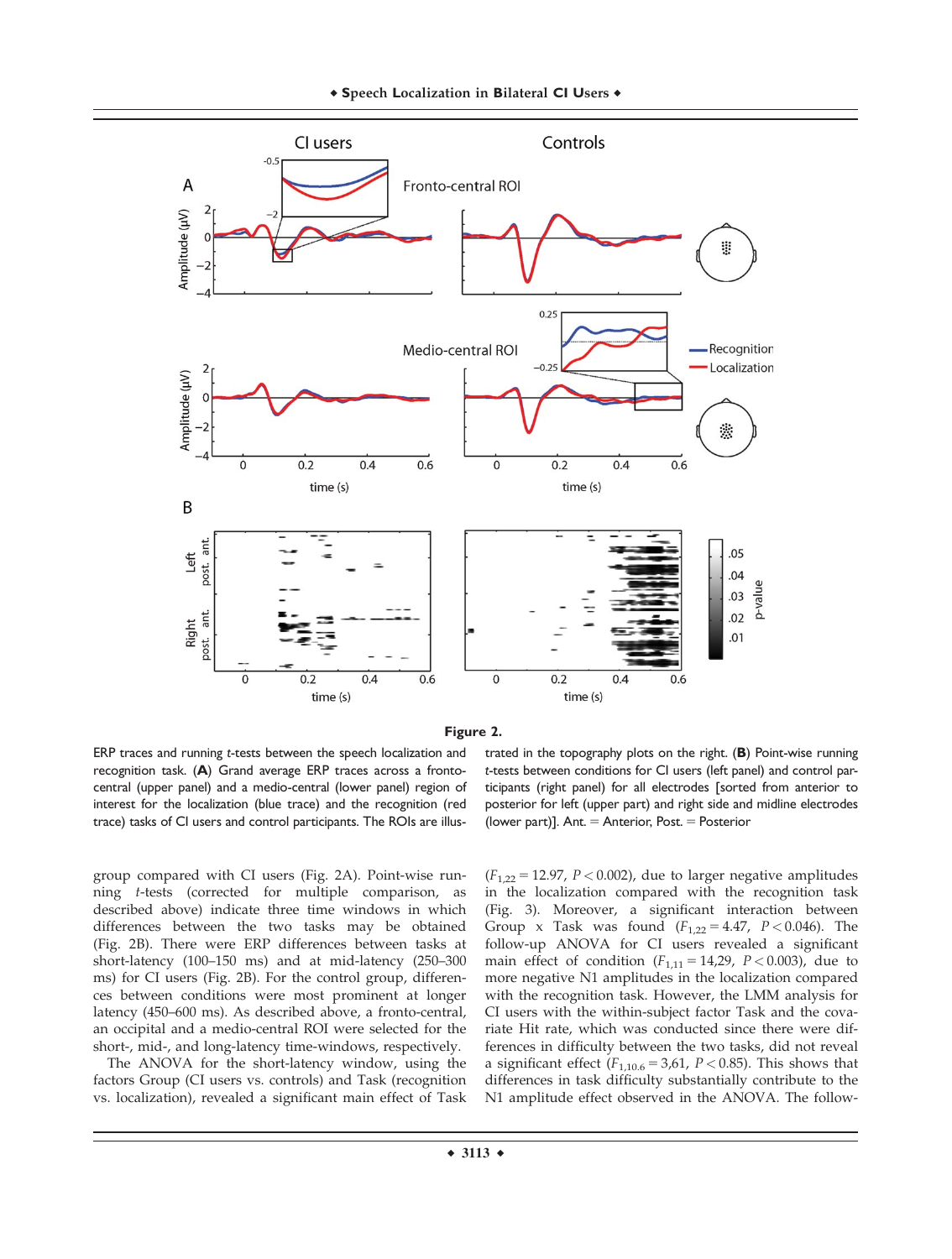

Topographical maps of ERPs at 125 ms and 525 ms after syllable onset. For CI users, more negative medio-central amplitudes are visible at 125 ms (left panel). For control participants (right panel), differences between conditions were most prominent at a longer latency around 525 ms.

up ANOVA and the LMM analysis for the control group did not reveal significant effects ( $P$ -values  $> 0.25$ ). Moreover, the ANOVA for the mid-latency window did not show any significant effects (*P*-values  $> 0.15$ ). The ANOVA for the long-latency window, however, revealed a significant main effect of Task ( $F_{1,22} = 4.77$ ,  $P < 0.04$ ), due to a larger negative deflection in the localization compared with the recognition task. In addition, a significant interaction between Group and Task was found  $(F_{1,22} = 11.52)$ ,  $P < 0.003$ ). The follow-up ANOVA for CI users did not reveal any significant differences in long-latency amplitudes between the two tasks  $(F_{1,11} = 1,22, P < 0.293)$ . For the control group, a significant main effect of Task was observed  $(F_{1,11} = 11, 12, P < 0.007)$ , due to more negative amplitudes in the localization compared with the recognition task (Fig. 3). Similarly, a significant difference between tasks was found in the LMM analysis  $(F_{1,10} = 9.94, P < 0.01)$ , suggesting that differences in task difficulty did not account for the longer latency ERP effect in the control group.

## **Oscillatory Responses**

The TF representations show a suppression of BBA after stimulus onset in both groups and tasks, whereas no substantial increase in power was found in GBA (Fig. 4). To explore whether the lack of GBA relates to the fact that separate ICA artifact removal procedures were computed for low and high-frequency activity, we computed additional TF representations for non-ICA corrected high-frequency data. In this additional analysis, however, we also did not find robust modulations of GBA. Figure 4 suggests a stronger suppression of lower frequency BBA (around 17 Hz) in the localization compared with the recognition task and indicates slightly larger higher frequency GBA (around 80 Hz) responses in the recognition compared with the localization task, in particular for CI users. At 200 ms, the suppression of BBA showed a widespread topography, whereas only a weak GBA was found (Fig. 5). Next, the cortical sources underlying BBA suppression and GBA were examined.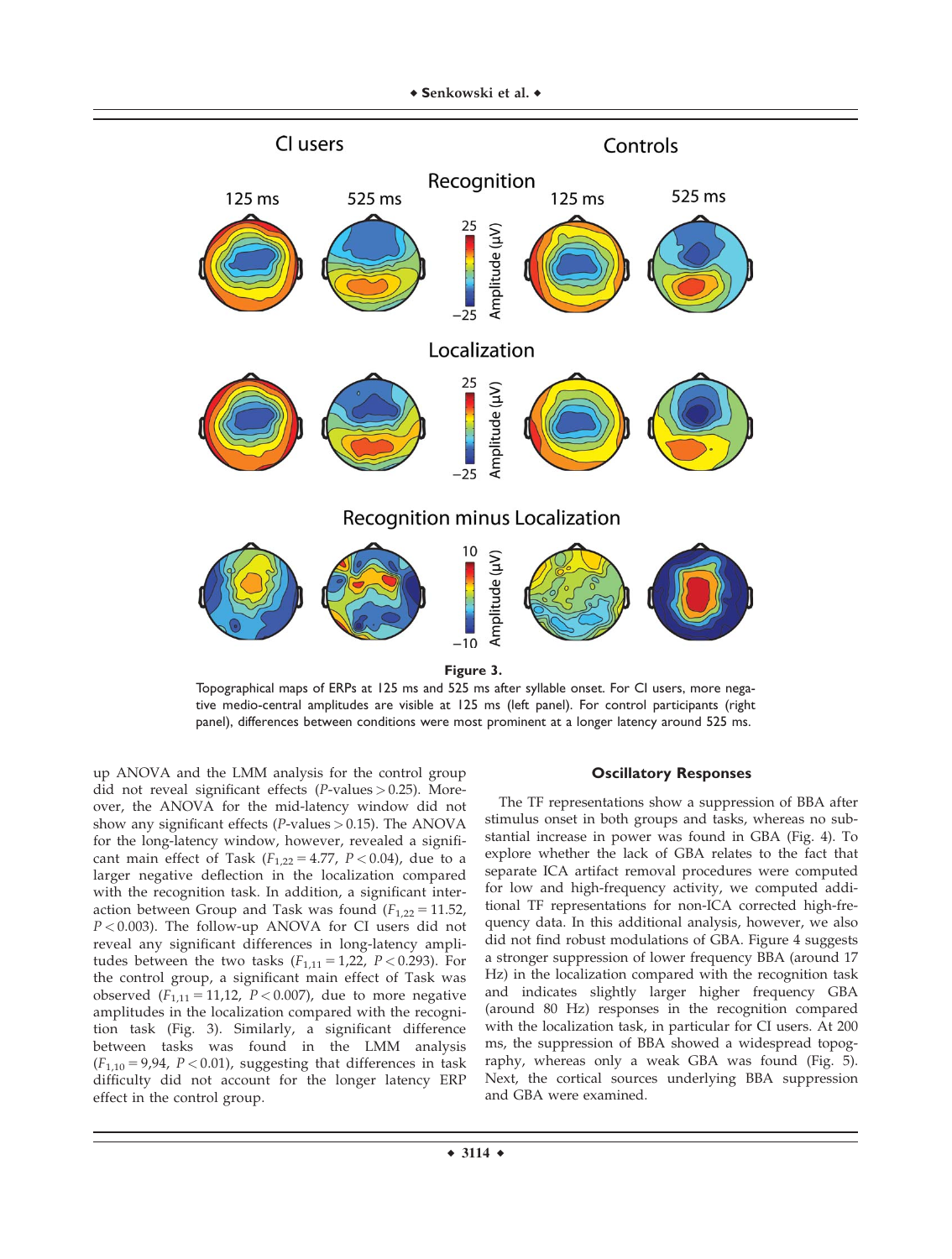

TF representations of total oscillatory responses (8–120 Hz) at left posterior scalp (mean of 17 electrodes). A strong suppression of BBA is visible in both groups and tasks. The difference TF representations (bottom panels) show a longer lasting difference between the two tasks in the beta-band in CI users.

Linear beamforming of BBA (centered at 200 ms and 17.5 Hz) showed a suppression of BBA in bilateral sensorimotor cortex. Particularly in the localization task for CI users, an additional suppression of BBA was found in left temporoparietal areas, encompassing the postero-dorsal auditory processing stream (Fig. 6). The cluster-based permutation test revealed significant differences between the two conditions in left parietal and left temporal and superior temporal areas, with the strongest differences in Brodmann area 40 (Tailairach coordinates:  $-41 - 41 58$ ). The mean ROI activity of BBA (comprising 116 connected voxels in the left hemisphere that showed a significant effect in the cluster-based permutation test) was examined in a repeated measure ANOVA with the factors Group and Task. The ANOVA revealed a significant main effect of Task  $(F_{1,22} = 8.03,$  $P < 0.010$ ), indicating a stronger suppression of BBA in the localization compared with the recognition task. Interestingly, the ANOVA also revealed a significant interaction between Group x Task ( $F_{1,22} = 8.33$ ,  $P < 0.009$ ). Follow-up ANOVAs, which were conducted separately for CI users and controls, revealed a significant main effect of Task particularly in CI users  $(F_{1,11} = 33.59, P < 0.001)$ , indicating a stronger BBA suppression in the localization compared with the recognition task. No effect was observed in the normalhearing group ( $P > 0.98$ ). To control whether differences in task difficulty account for the effect in CI users, an LMM was computed including the covariate Hitrate. The LMM for CI users revealed a significant main effect of Task  $(F<sub>1,12</sub> = 6.60, P < 0.026)$ , due to a stronger BBA suppression in the localization compared with the recognition task. Thus, differences in task difficulty likely do not account for the BBA suppression effect in CI users. To further examine the possible influence of task difficulty on the present findings, we compared the source-localized BBA between CI users with the best ( $N = 6$ , average hit rate in the localization task = 83.2%) and the worst ( $N = 6$ , average hit rate in the localization task  $= 69.1\%$ ) performances in the localization task. We used a nonparametric cluster-based permutation test for this comparison. The test did not reveal significant differences between the two groups, further supporting the notion that task difficulty did not substantially contribute to the finding of stronger BBA suppression in the localization compared with the recognition task in CI users. Finally, the cluster-based permutation test for sourcelocalized GBA (centered at 200 ms and 80 Hz) did not reveal any significant cluster (all  $P$ -values  $> 0.187$ ) (Supporting Information Fig. 1).

## **DISCUSSION**

In this study we investigated the neural mechanisms underlying the localization of auditory syllables in postlingually deaf adults with bilateral CIs. CI users benefited from the second implant, particularly in the localization task. The main findings in EEG data for CI users when using both implants were a stronger suppression of BBA in the postero-dorsal auditory pathway and enhanced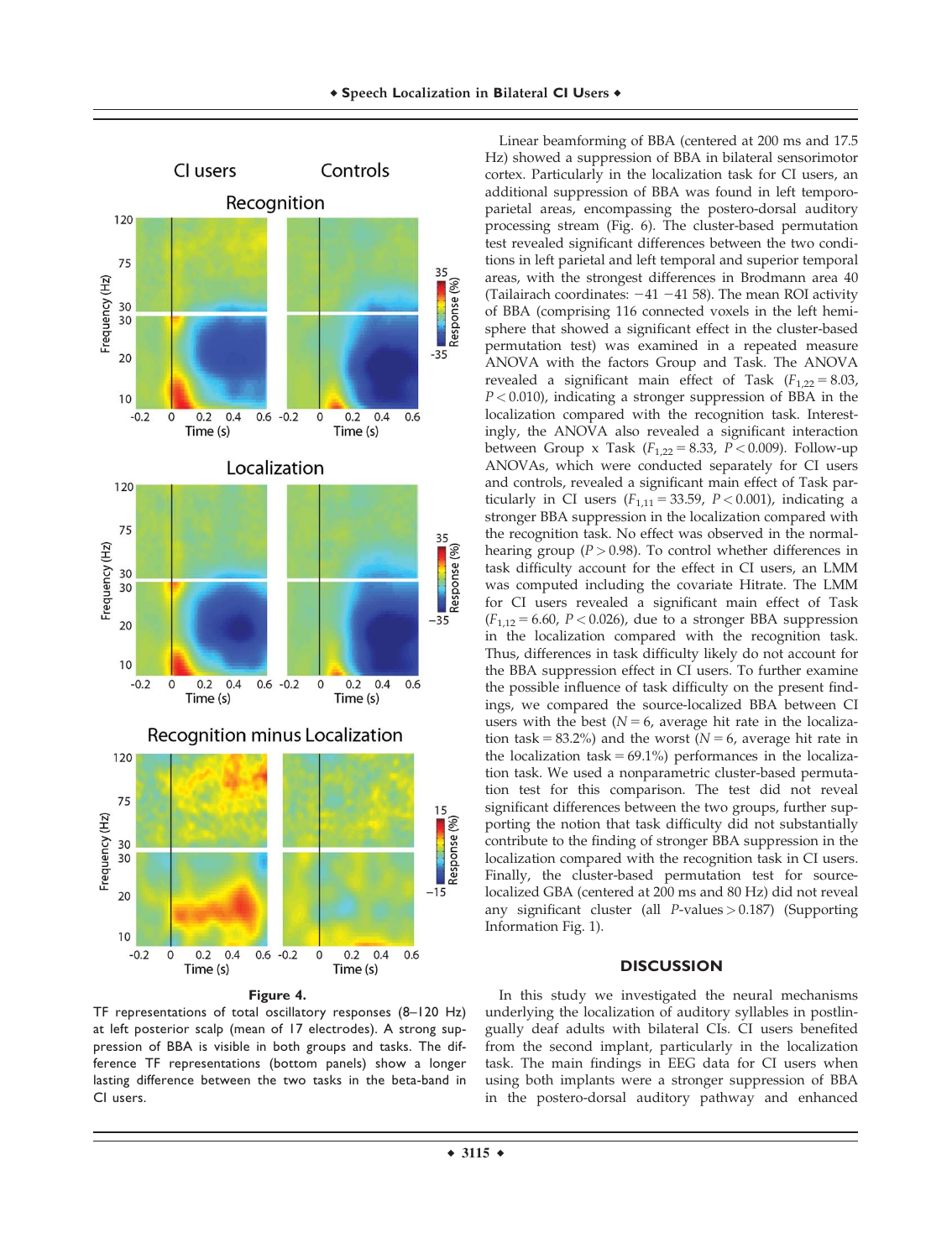

Topographical maps of total BBA and GBA centered at 200 ms. The figure shows a robust suppression of BBA for both conditions and tasks, whereas there was no obvious power modulation in GBA.

event-related N1 amplitudes in the localization compared with the recognition task. In normal-hearing controls differences between the two tasks were found particularly in longer latency ERPs.

## **Behavioral Data**

The improved performance with two implants in the localization task is in agreement with previous studies that have explicitly addressed this issue [Nopp et al., 2004; van Hoesel and Tyler, 2003). However, one study, in which noise bursts were presented from various different locations, found that only about half of CI users have a bilateral benefit on location identification within hemifields [Litovsky et al., 2009]. Litovsky et al. (2009) tested CI users 3 months after implantation of the second device. Other studies including CI users who had their second device for longer periods revealed more consistent bilateral benefits in spatial localization tasks [Nopp et al., 2004; van

Hoesel and Tyler, 2003]. This suggests that the auditory localization performance in binaural CI users improves during a time period extending beyond the first 3 months after implantation. In our study, almost all CI users had their second device for more than a year (average 5.3 years) but the duration of the use of the second device was not significantly correlated with the localization performance. This suggests that performance in the present localization task did saturate in most investigated subjects. The absence of a bilateral benefit in the sound recognition task probably relates to the ceiling performance in both the monaural and binaural hearing conditions in this task. In contrast to CI users, there were no performance differences between the two tasks in the normal-hearing control group in the monaural hearing condition. A caveat of the monaural hearing condition was that the earplugs did possibly not eliminate all binaural cues. However, the observation of nearly perfect discrimination performance of stimuli that differed in their angles of eccentricity by  $40^{\circ}$ fits well with previous studies examining monaural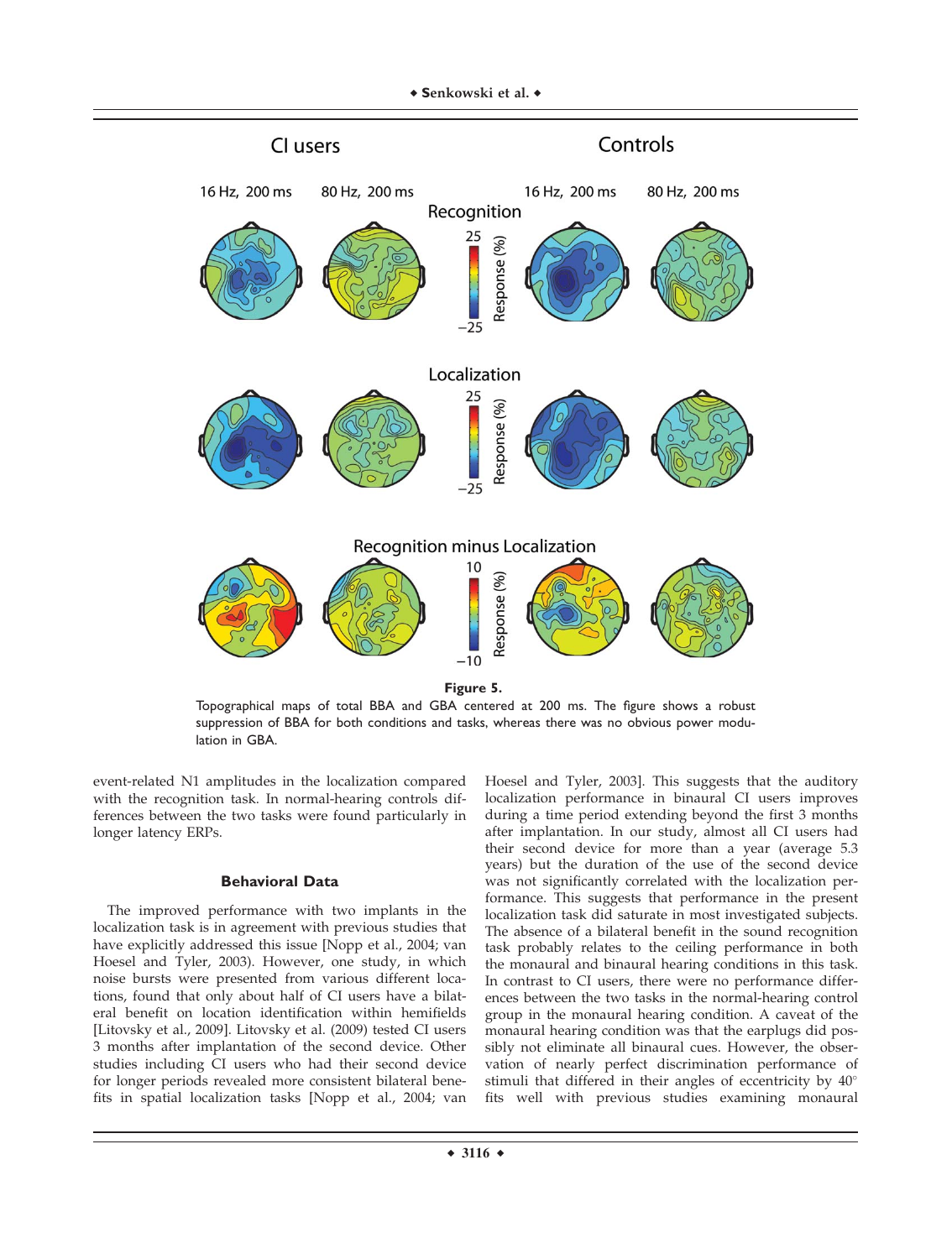



Linear beamforming of total BBA centered at 17.5 Hz and 200 ms. Across tasks and groups the most robust BBA suppression pattern was observed in bilateral sensorimotor cortex. For CI users, a suppression of BBA was found in left temporo-parietal areas that was stronger in the "localization" compared with the

localization performance in normal-hearing adults [Fisher and Freedman 1968; Harris and Sergeant 1971]. Thus, it is likely that the control group would have performed at ceiling level, even if the binaural cues had been completely eliminated.

Although the experimental tasks of our study were basic forced-choice discrimination tasks—discriminate two syllables or two locations—the behavioral performance in CI users was lower in the localization than in the recognition task. This observation fits with previous studies showing that bilateral CI users have difficulties in localizing speech signals, especially when they are presented from the same

"recognition" task. Lower panel: Significant voxels, as revealed by *t*-tests, are depicted in red. The bold black line outlines the significant cluster, as revealed by a cluster-based permutation test.

hemifield [Litovsky et al., 2009; van Hoesel and Tyler, 2003]. Since ITD processing is an important mechanism for speech localization in one hemifield, in particular when stimuli contain high frequency information above a few hundred Hz, the reduced performance in the localization task in our study likely relates to a reduced ITD sensitivity in bilateral CI users [van Hoesel and Tyler, 2003].

## **Event-Related Potentials**

Bilateral CI users showed larger N1 amplitudes in the localization compared with the recognition task. Similar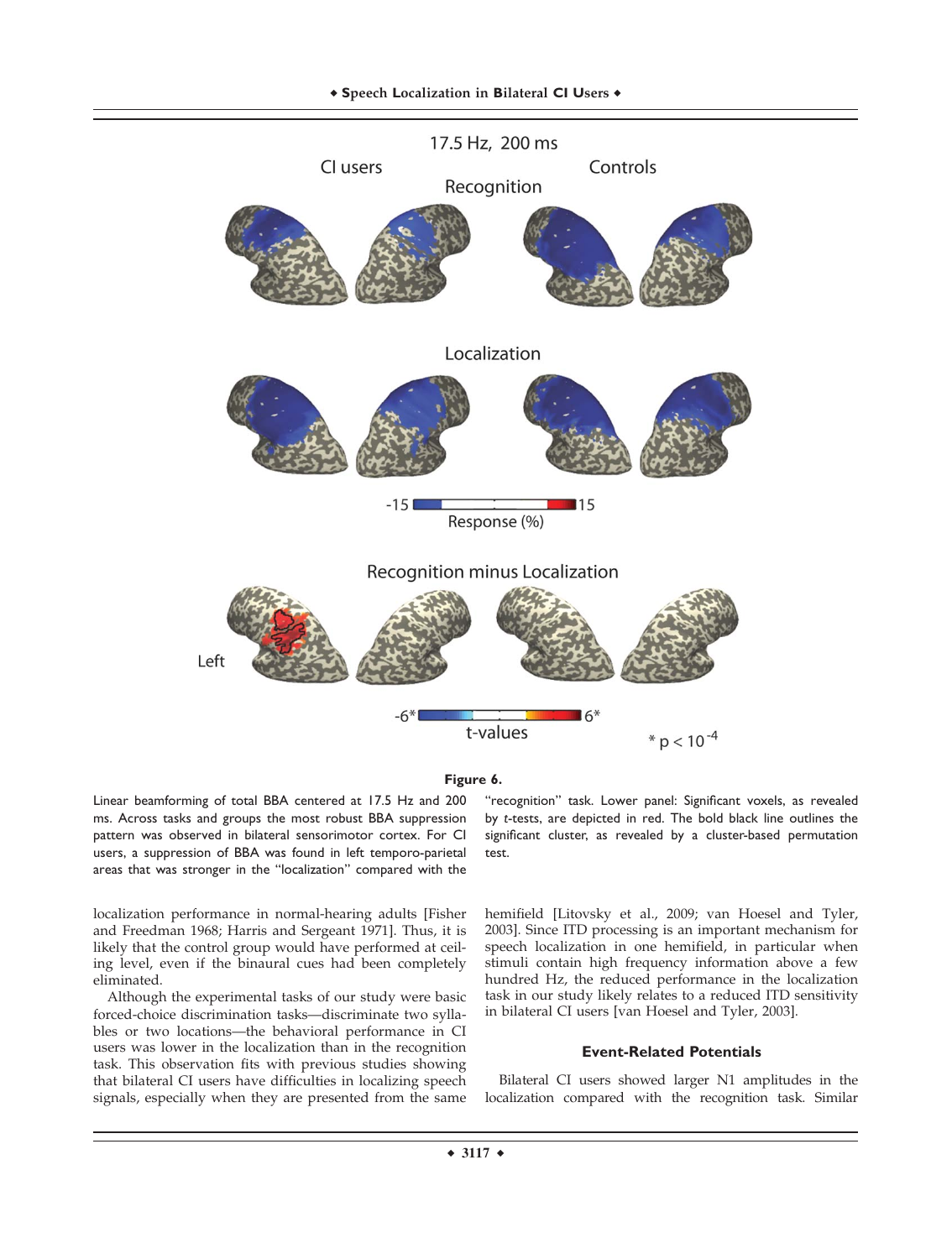differences in ERPs between the localization and recognition of auditory stimuli in normal-hearing adults have been previously reported in the time window of the N1 component and these effects were source localized to putative dorsal and ventral auditory pathways [Ahveninen et al., 2006; Herrmann et al., 2002; Leavitt et al., 2010]. A critical finding in our study in CI users was the higher difficulty in the localization task. The observed effect on N1 amplitudes in CI users should be therefore interpreted in relation to the different degrees of effort that participants have probably invested in processing of the two tasks. Some studies reported an enhancement of N1 amplitudes with increasing task difficulty [Mulert et al., 2007; Rao et al., 2010]. Notably, when the task performance was entered as a covariate into the analysis of the N1 amplitudes in CI users in our study, the significance disappeared. This confirms that differences in task difficulty contributed to the N1 amplitude effect in CI users.

We did not find effects on N1 amplitudes between tasks in normal-hearing adults. For them, both tasks were easy and they achieved nearly perfect performances in the monaural condition already, possibly decreasing the sensitivity of the N1 measurement in this task. This interpretation fits with previous studies lacking in N1 amplitude effects in normal-hearing participants [Alain et al., 2001, 2009]. In our study, significant ERP differences between the localization and recognition of auditory speech in normal-hearing adults were found in particular at longer latency (>400 ms). The widespread topography of this effect, with a medio-central maximum, indicates an involvement of multiple cortical areas. Longer latency differences between the localization and recognition of auditory stimuli have been previously related to activity in inferior fronto-temporal and centroparietal regions [Alain et al., 2001], which may also be involved in our study. Taken together, we found that attention to object location and object recognition modulates ERPs to auditory syllables in both normal-hearing adults and bilateral CI users. The effects on N1 amplitudes in CI users probably reflect an enhanced effort in stimulus processing in the localization compared with the recognition task, whereas the longer latency effects in normal-hearing adults likely reflect distinct longer latency stimulus processing in auditory pathways.

## **Oscillatory Responses**

Centered around 200 ms after stimulus onset, CI users showed a stronger BBA suppression in the localization task compared with the recognition task. This effect was localized to the postero-dorsal auditory pathway, encompassing parietal, temporal, and superior temporal areas, which have been previously related to spatial auditory processing [Arnott et al., 2004]. Our observation of effects specifically in the left hemisphere possibly relates to the left hemispheric dominance for speech processing and to the fact that stimuli were presented in the right hemifield. Thus, our study demonstrates that spatial discrimination

processing of auditory syllables in CI users includes similar structures to those previously found in normal-hearing persons. This suggests that the artificial signals provided by the implants include sufficient information to be processed in the postero-dorsal auditory pathway. Therefore, the development of signal processing strategies for preserving unambiguous binaural cues, which may include binaurally coherent jitter [Hancock et al., 2012; Laback and Majdak, 2008; but see van Hoesel, 2008], could improve auditory localization abilities of bilateral CI users. The absence of effects in normal-hearing adults may be due to a lack of statistical power. Both tasks were easy for this group, even under monaural hearing conditions. Therefore, it is possible that the effect size in normal-hearing adults may have been too small to be detected in the current sample.

In our study, all bilateral CI users were postlingually deaf. Therefore, although deafness started early in life in some participants, it can be assumed that auditory pathways developed relatively normally. Note that this is in sharp contrast to persons with congenital deafness, which, if not treated during critical development periods, can lead to irreversible impairments in auditory pathways [for a recent review, see Kral and Sharma, 2012; Kral et al., 2009]. Similarly, extended periods of binaural deprivation, as often experienced by CI users, could lead to a degeneration of the auditory nerve and brainstem nuclei. If this would be the case, the time delay between implantation of the first and second device should have had a negative influence on task performance. However, we did not find such a relationship in our analyses. Thus, our study suggests that irreversible consequences of deafness in auditory pathways is probably not the main cause why postlingually implanted CI users have difficulties in spatial discrimination of auditory stimuli, especially those with small ITDs [Tillein et al. 2010; Hancock et al. 2010].

It is of particular interest that the effects in oscillatory responses were found in the beta-band. Stimulus related modulation of BBA has been frequently linked to the preparation and execution of motor processes [Neuper et al., 2006; Pfurtscheller and Lopes da Silva, 1999]. Moreover, BBA has a possible role for behaviorally relevant higher cortical processes [Engel and Fries, 2010], like multisensory integration [Hipp et al., 2011; Senkowski et al., 2006] and decision making [Donner et al., 2009]. Kaiser et al., (2002a) presented lateralized natural (i.e., barking dog sounds) and artificial (i.e., distorted noise) auditory stimuli in a magentoencephalography study. The authors reported an enhanced BBA suppression over contralateral sensorimotor areas for natural but not for artificial stimuli and suggested that this suppression reflects an automatic preparation for orientation triggered by the natural stimuli. Similarly, the BBA suppression in our study may relate to an enhanced spatial orientation in the localization task.

The BBA suppression effect in CI users also encompasses cortical regions that have been related to speech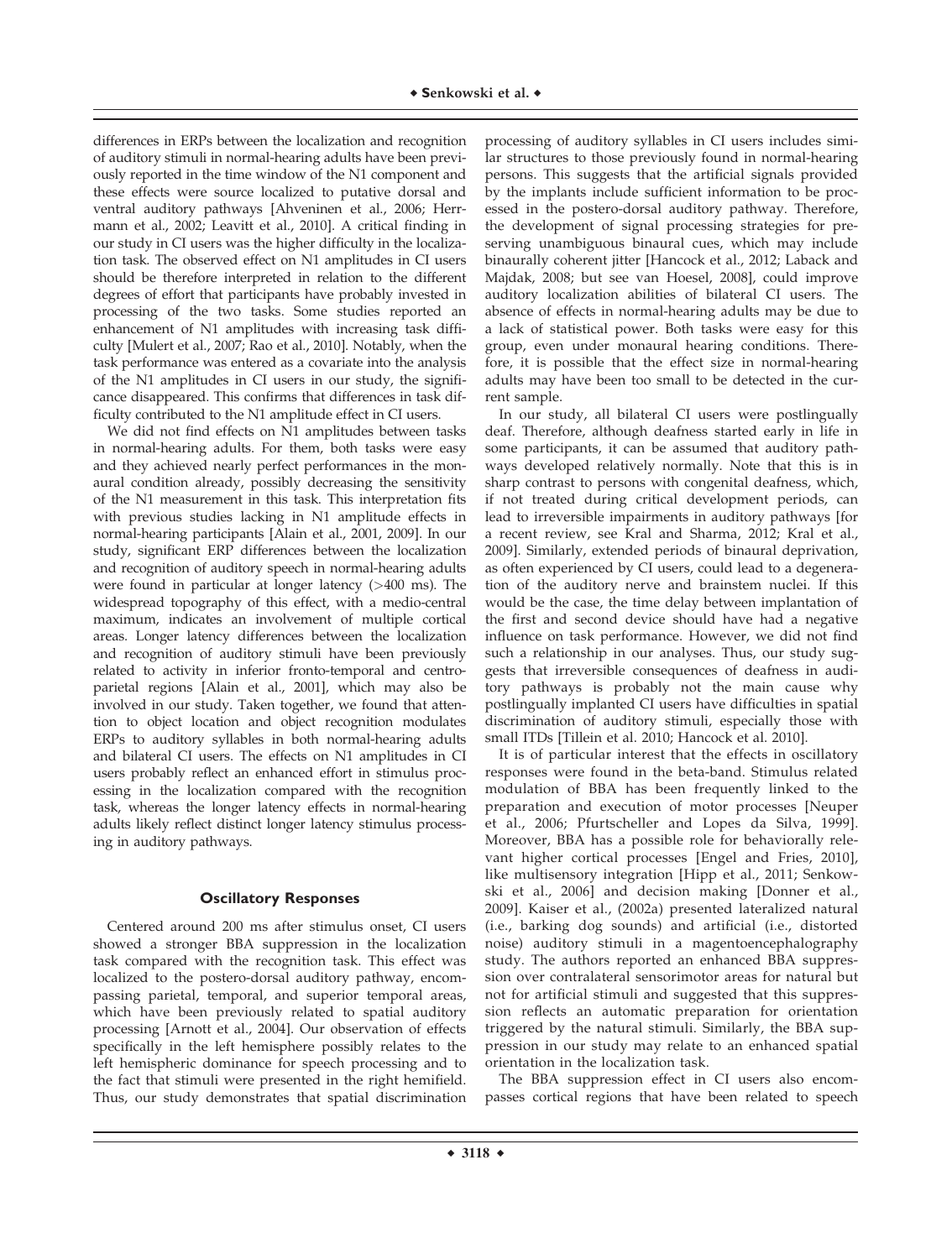recognition, like Wernicke's area. This indicates that CI users have used non-spatial auditory cues to localize the syllables. In other words, it is possible that the implants have differentially transformed the stimuli from different locations. Thus, the observation of stronger BBA suppression in an enlarged postero-dorsal pathway suggests a mutually enhanced stimulus processing in areas that are linked to speech recognition and spatial auditory processing in the speech localization task.

The stimulus-induced suppression of BBA also involved bilateral sensorimotor regions. To avoid confounding motor activity in our study, participants were instructed to conduct a delayed motor response with the left or right index finger following an auditory cue that was presented 700 ms after the onset of the auditory syllables. Whereas there were no motor responses in the analysis interval, it is possible that the BBA suppression in sensorimotor regions reflects the preparation of a motor response. Modulations of BBA suppression have been previously shown in delayed-response paradigms in which auditory vowels served as cues [Kaiser et al., 2001]. Interestingly, BBA suppression during motor planning has been found to increase with increasing response uncertainty [Tzagarakis et al., 2011]. Given that the performance in CI users was lower in the localization task compared with the recognition task, one can assume that they were also more uncertain about the motor response in this task. Thus, uncertainty in motor planning may have contributed to the enhanced BBA suppression in sensorimotor areas. However, motor planning uncertainty does not fully account for effects on BBA suppression in CI users. First, the effect on BBA suppression encompassed areas of the postero-dorsal auditory pathway. Second, the effects on BBA suppression were source-localized particularly to the contralateral stimulation site. Since participants responded with the left or the right index finger, one would have expected to find effects in bilateral sensorimotor cortex. Finally, the effect on BBA suppression remained significant even when the factor task difficulty was included as covariate in the analysis. In addition, the comparison of CI users with best and worst performance did not reveal significant differences in BBA. For these reasons, we consider it unlikely that task difficulty did substantially contribute to the stronger BBA suppression in the localization task in bilateral CI users. Taken together, we suggest that the observed effect on BBA suppression in bilateral CI users reflects an enhanced behaviorally relevant spatial processing of auditory stimuli. This interpretation fits with a recently proposed critical role of the postero-dorsal auditory pathway in sensorimotor processing [Rauschecker, 2011].

While we observed robust suppression of BBA, we did not find substantial modulation of activity in the gammaband. Previous studies in humans have reported GBA following auditory stimulation [Kaiser et al., 2002a,b], but most of these studies have used MEG. In our EEG study, we have carefully analyzed GBA, including a separate

ICA to specifically remove high-frequency artifacts, but did not find robust modulations in GBA. It is possible that that a low signal-to-noise ratio of high-frequency EEG responses to the auditory stimuli has contributed to this finding. Therefore, the absence of gamma-band effects in our study should be interpreted cautiously.

## **CONCLUSION**

Our study provides evidence that adult bilateral CI users, despite periods of deafness and binaural deprivation, process laterally presented auditory syllables in similar pathways as previously reported for normal-hearing adults. A main finding of our study is that the difficulties that bilateral CI users face in an auditory localization task with small ITDs are not reflected in disturbed stimulus processing in the postero-dorsal auditory pathway. Instead, it may be that these difficulties derive from the electrical stimulation protocols of current CIs, which are not accurately translated into neural activity and thereby distort temporal binaural cues. Our finding of intact cortical auditory stimulus processing in CI users also implies that the development of signal processing strategies for preserving unambiguous binaural cues, possibly including binaurally coherent jitter, could improve auditory localization abilities of bilateral CI users.

## **ACKNOWLEDGMENTS**

The authors thank K. Taschendorf and S. Scheer for recruitment of control participants and help with data recordings. They also thank Daniel Schaudel and the company MED-EL for their support in the recruitment of bilateral CI users.

## **REFERENCES**

- Ahveninen J, Jaaskelainen IP, Raij T, Bonmassar G, Devore S, Hamalainen M, Levanen S, Lin FH, Sams M, Shinn-Cunningham BG and others (2006): Task-modulated "what" and "where" pathways in human auditory cortex. Proc Natl Acad Sci USA 103:14608–14613.
- Alain C, Arnott SR, Hevenor S, Graham S, Grady CL (2001): "What" and "where" in the human auditory system. Proc Natl Acad Sci U S A 98:12301–12306.
- Alain C, McDonald KL, Kovacevic N, McIntosh AR (2009): Spatiotemporal analysis of auditory "what" and "where" working memory. Cereb Cortex 19:305–314.
- Arnott SR, Binns MA, Grady CL, Alain C (2004): Assessing the auditory dual-pathway model in humans. Neuroimage 22:401–408.
- Binder JR, Frost JA, Hammeke TA, Bellgowan PS, Springer JA, Kaufman JN, Possing ET (2000): Human temporal lobe activation by speech and nonspeech sounds. Cereb Cortex 5:512–528.
- Blauert J (1996): Spatial Hearing: The Psychophysics of Human Sound Localization. Cambridge: MIT Press.
- Brunetti M, Belardinelli P, Caulo M, Del Gratta C, Della Penna S, Ferretti A, Lucci G, Moretti A, Pizzella V, Tartaro A, Torquati K, Olivetti Belardinelli M, Romani GL (2005): Human brain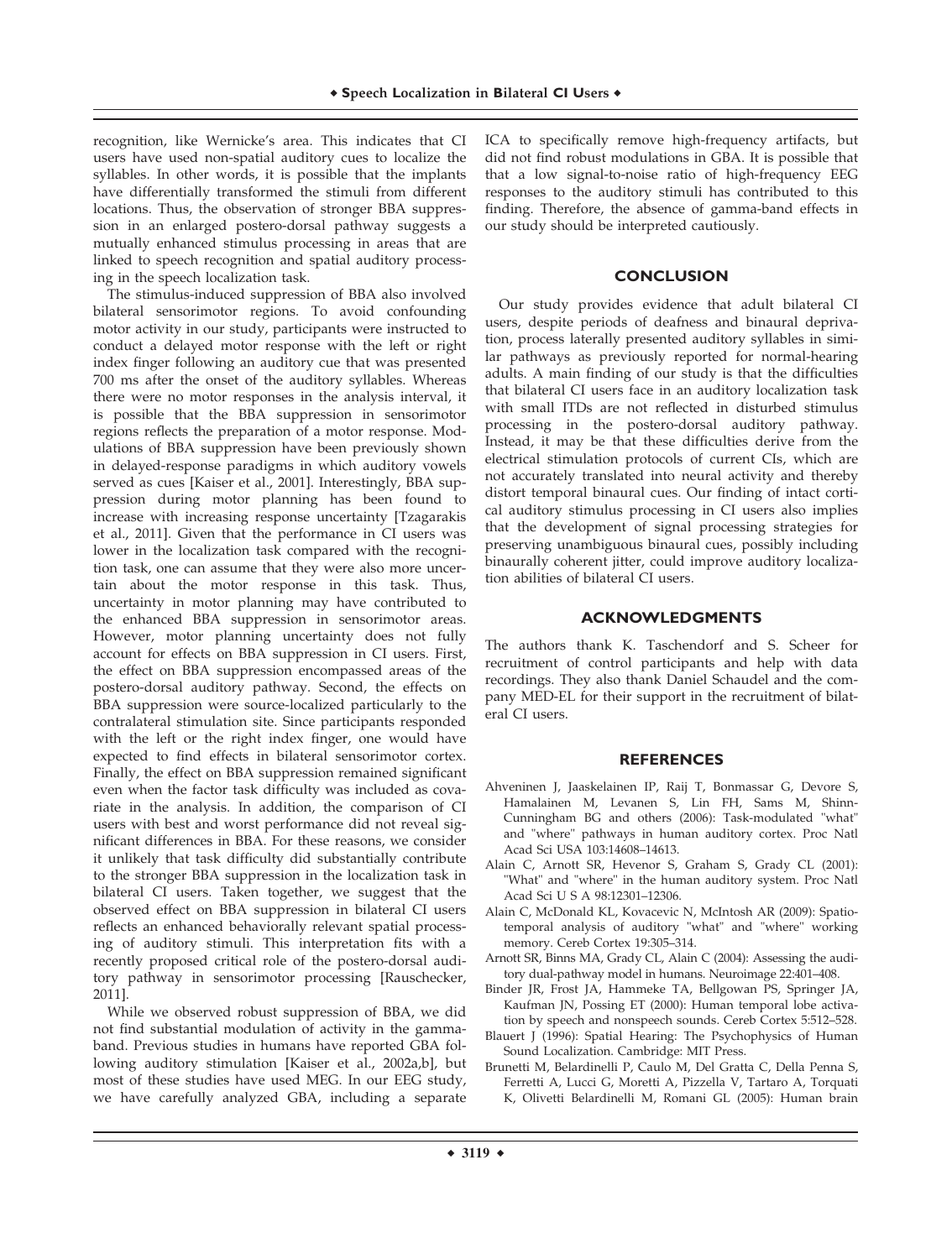activation during passive listening to sounds from different locations: An fMRI and MEG study. Hum Brain Mapp 26:251– 261.

- Brunetti M, Della Penna S, Ferretti A, Del Gratta C, Cianflone F, Belardinelli P, Caulo M, Pizzella V, Olivetti Belardinelli M, Romani GL (2008): A frontoparietal network for spatial attention reorienting in the auditory domain: A human fMRI/MEG study of functional and temporal dynamics. Cereb Cortex 18: 1139–1147.
- Capilla A, Belin P, Gross J (2013): The early spatio-temporal correlates and task independence of cerebral voice processing studied with MEG. Cereb Cortex 23:1388–1395.
- De Santis L, Clarke S, Murray MM (2007): Automatic and Intrinsic auditory "What" and "Where" processing in humans revealed by electrical neuroimaging. Cereb.Cortex. 17:9–17.
- Debener S, Hine J, Bleeck S, Eyles J (2008): Source localization of auditory evoked potentials after cochlear implantation. Psychophysiology 45:20–24.
- Delorme A, Makeig S (2004): EEGLAB: An open source toolbox for analysis of single-trial EEG dynamics including independent component analysis. J.Neurosci.Methods 134:9–21.
- Donner TH, Siegel M, Fries P, Engel AK (2009): Buildup of choice-predictive activity in human motor cortex during perceptual decision making. Curr Biol 19:1581–1585.
- Engel AK, Fries P (2010) Beta-band oscillations-signalling the status quo? Curr Opin Neurobiol 20:156–165.
- Fisher HG, Freedman SJ (1968): Localization of sound during simulated unilateral conductive hearing loss. Acta Otolaryngol 66:213–220.
- Friedrich CK, Eulitz C, Lahiri A (2006): Not every pseudoword disrupts word recognition: An ERP study. Behav Brain Funct 2:36.
- Gross J, Kujala J, Hamalainen M, Timmermann L, Schnitzler A, Salmelin R (2001): Dynamic imaging of coherent sources: Studying neural interactions in the human brain. Proc Natl Acad Sci USA 98:694–699.
- Gurtubay IG, Alegre M, Labarga A, Malanda A, Artieda J. (2004): Gamma band responses to target and non-target auditory stimuli in humans. Neurosci Lett 367:6–9.
- Guthrie D, Buchwald JS. (1991): Significance testing of difference potentials. Psychophysiology 28:240–244.
- Hancock KE, Chung Y, Delgutte B (2012): Neural ITD coding with bilateral cochlear implants: Effect of binaurally-coherent jitter. J Neurophysiol 108:714.
- Hancock KE, Noel V, Ryugo DK, Delgutte B (2010): Neural coding of interaural time differences with bilateral cochlear implants: Effects of congenital deafness. J Neurosci 30:14068–14079.
- Harris JD, Sergeant RL (1971): Monaural-binaural minimum audible angles for a moving sound source. J Speech Hear Res 14: 618–629.
- Hawley ML, Litovsky RY, Culling JF (2004): The benefit of binaural hearing in a cocktail party: Effect of location and type of interferer. J Acoust Soc Am 115:833–843.
- Herrmann CS, Senkowski D, Maess B, Friederici AD (2002): Spatial versus object feature processing in human auditory cortex: A magnetoencephalographic study. Neurosci Lett 334:37–40.
- Hipp JF, Engel AK, Siegel M (2011): Oscillatory synchronization in large-scale cortical networks predicts perception. Neuron 69: 387–396.
- Kaas JH, Hackett TA (2000): Subdivisions of auditory cortex and processing streams in primates. Proc Natl Acad Sci U S A 97: 11793–11799.
- Kaiser J, Birbaumer N, Lutzenberger W (2001): Event-related beta desynchronization indicates timing of response selection in a delayed-response paradigm in humans. Neurosci Lett 312:149– 152.
- Kaiser J, Birbaumer N, Lutzenberger W (2002a): Magnetic oscillatory responses to lateralization changes of natural and artificial sounds in humans. Eur J Neurosci 15:345–354.
- Kaiser J, Lutzenberger W, Ackermann H, Birbaumer N (2002b): Dynamics of gamma-band activity induced by auditory pattern changes in humans. Cereb Cortex 12:212–221.
- Kral A, Sharma A (2012): Developmental neuroplasticity after cochlear implantation. Trends Neurosci 35:111–122.
- Kral A, Tillein J, Hubka P, Schiemann D, Heid S, Hartmann R, Engel AK (2009): Spatiotemporal patterns of cortical activity with bilateral cochlear implants in congenital deafness. J Neurosci 29:811–827.
- Laback B, Majdak P (2008): Binaural jitter improves interaural time-difference sensitivity of cochlear implantees at high pulse rates. Proc Natl Acad Sci U S A 105:814–817.
- Lancaster JL, Tordesillas-Gutierrez D, Martinez M, Salinas F, Evans A, Zilles K, Mazziotta JC, Fox PT (2007): Bias between MNI and Talairach coordinates analyzed using the ICBM-152 brain template. Hum Brain Mapp 28:1194–1205.
- Leavitt VM, Molholm S, Gomez-Ramirez M, Foxe JJ (2010): "What" and "where" in auditory sensory processing: A highdensity electrical mapping study of distinct neural processes underlying sound object recognition and sound localization. Front Integr Neurosci 5:23.
- Litovsky RY, Parkinson A, Arcaroli J (2009): Spatial hearing and speech intelligibility in bilateral cochlear implant users. Ear Hear 30:419–431.
- Mulert C, Leicht G, Pogarell O, Mergl R, Karch S, Juckel G, Moller HJ, Hegerl U (2007): Auditory cortex and anterior cingulate cortex sources of the early evoked gamma-band response: Relationship to task difficulty and mental effort. Neuropsychologia 45:2294–2306.
- Neuper C, Wortz M, Pfurtscheller G (2006): ERD/ERS patterns reflecting sensorimotor activation and deactivation. Prog Brain Res 159:211–222.
- Nopp P, Schleich P, D'Haese P (2004): Sound localization in bilateral users of MED-EL COMBI 40/40+ cochlear implants. Ear Hear 25:205–214.
- Oostenveld R, Fries P, Maris E, Schoffelen JM (2011): FieldTrip: Open source software for advanced analysis of MEG, EEG, and invasive electrophysiological data. Comput Intell Neurosci 2011:156869.
- Pfurtscheller G, Lopes da Silva FH (1999): Event-related EEG/ MEG synchronization and desynchronization: Basic principles. Clin Neurophysiol 110:1842–1857.
- Rao A, Zhang Y, Miller S (2010): Selective listening of concurrent auditory stimuli: An event-related potential study. Hear Res 268:123–132.
- Rauschecker JP (2011): An expanded role for the dorsal auditory pathway in sensorimotor control and integration. Hear Res 271:16–25.
- Rauschecker JP, Scott SK (2009): Maps and streams in the auditory cortex: Nonhuman primates illuminate human speech processing. Nat Neurosci 12:718–724.
- Sanders LD, Neville HJ (2003): An ERP study of continuous speech processing. I. Segmentation, semantics, and syntax in native speakers. Brain Res Cogn Brain Res 15:228–240.